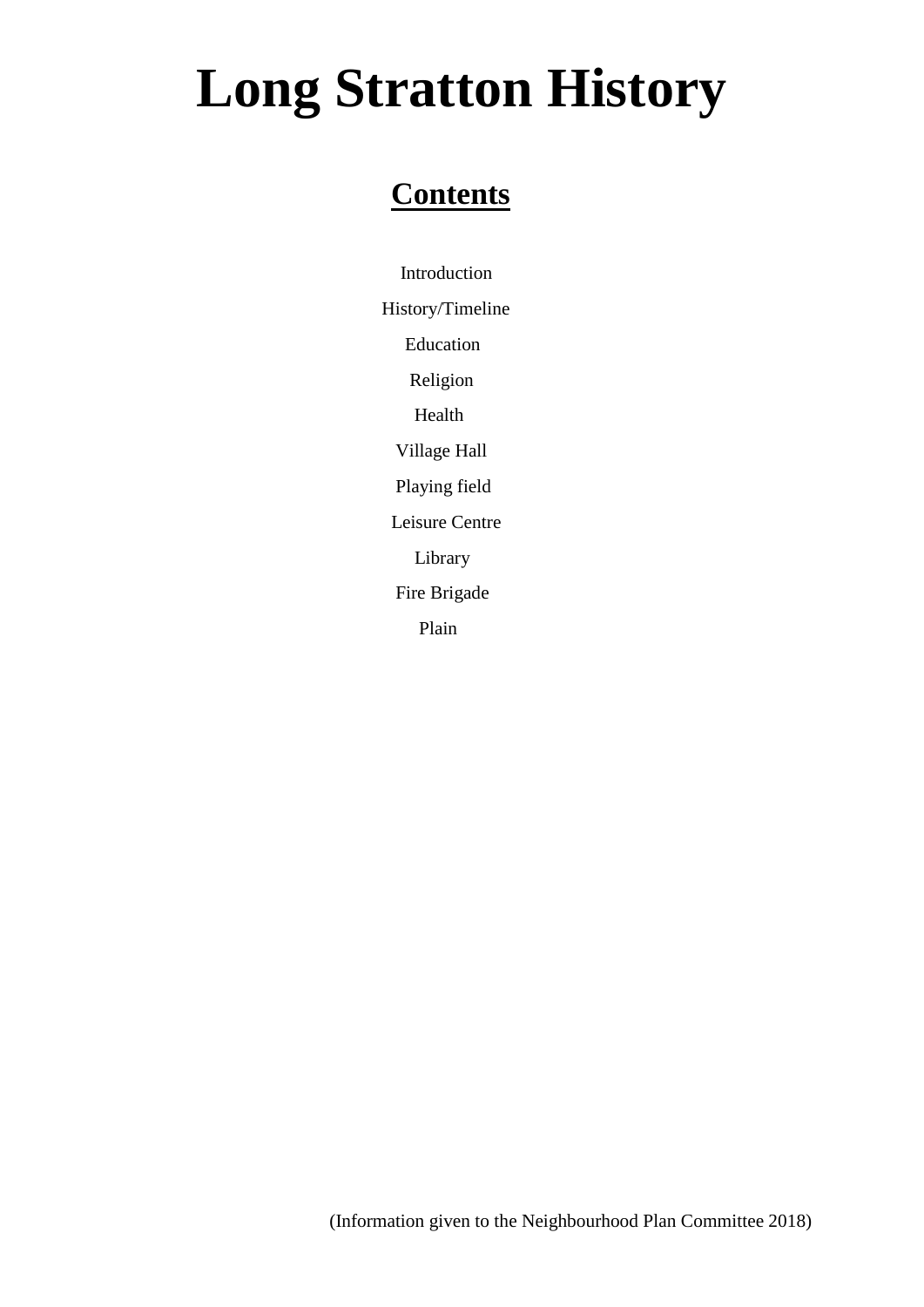### **Introduction**

Long Stratton is a large linear village standing on the A140. It is 10  $\frac{1}{2}$  miles south west of Norwich on a boulder clay plateau which was deposited during the Ice Age, it conceals underlying solid rock which produce its gentle undulating landscape. The A140 is a Roman Pye road between Caistor St Edmunds, a large settlement and the Roman city of Colchester.

It has a conservation area stretching from Hill Farm road to Hall Lane along either side of the road as defined in the L.S.A.A.P

At present there are 3428 adults on the electoral roll.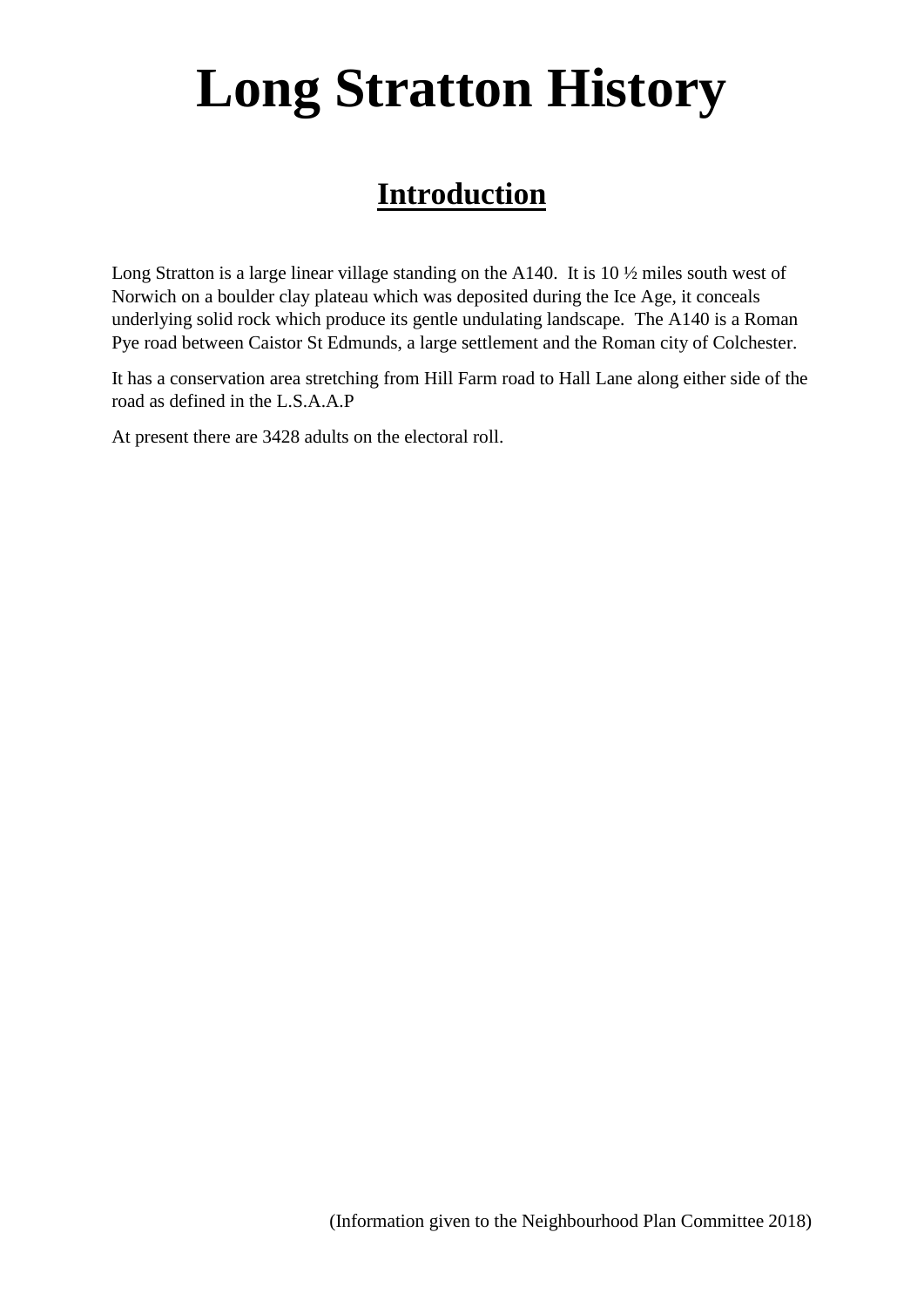### **History/Timeline**

Roman Settlement 100-400 AD

The Romans had a large settlement at Caistor St Edmunds and they built a paved road to Colchester which was a capital settlement.

The Roman name for Stratton was STRATUM, meaning paved road or street. It covered the area of the parishes of St Marys and St Michaels.

The name was later changed to ESTRATUNA meaning street by the water (perhaps the River Tas or the beck which is a small stream running parallel to the main road).

There have been several Roman finds in Long Stratton. In August 1773 urns and pots were found in what is believed to be a crematorium hearth. There were also coins found at this site which is where South Norfolk Council offices now are. Finds were also made 1849, 1887, 1948 and in the 60's and 70's.

● Saxon 400-1000 AD

The Saxons were the next settlers. They changed the name to ESTAETTUM.

Saxon settlements are often on a triangular pattern and village life centred around the hall.

In Long Stratton we have a triangular plain and several halls.

St Mary's church may have been of Saxon origin as they built round watch towers to protect the settlers from invaders.

After the Saxons came the Normans

In **1086** the Domesday book tells us that St Marys, St Michaels, St Peters, Wood Green and Rhees Green had a population of 220.

The records of St Mary's church date back to **1547**. In the early **1300's** some reconstruction work was done to the church by the de Bourne family.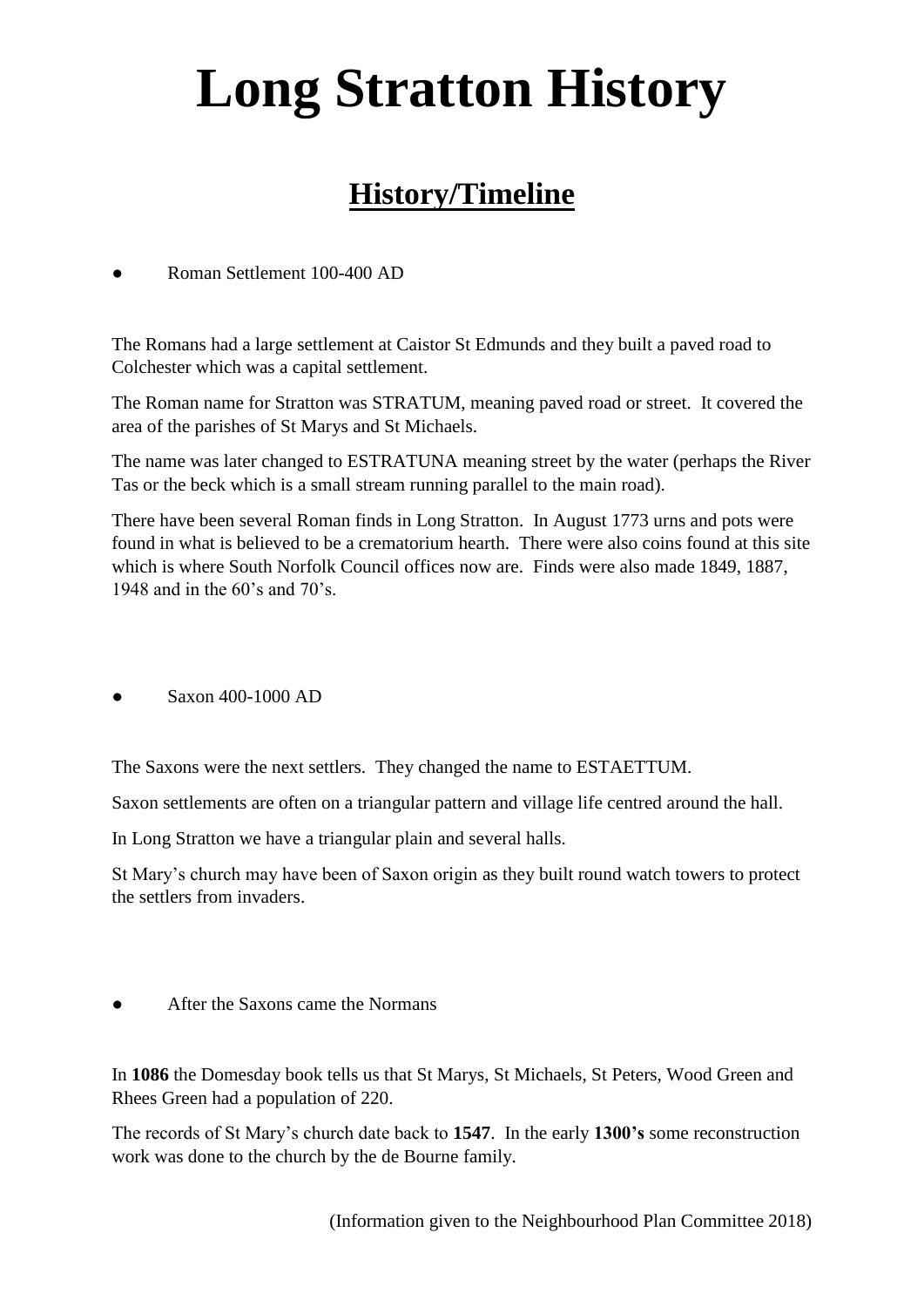- 1207 King John granted a Charter to Roger De Stratton for a fair to be held on 15<sup>th</sup> August each year at the back of the church. The fair was so popular that it was extended to be a two-day fair.
- *●* **1257 -** Long Stratton was granted a Charter to hold a weekly market every Tuesday at the Angel Inn (now the Pharmacy). It also had two fairs a year, most probably on the Plain – one on Whit Tuesday and one on  $12<sup>th</sup>$  October. On the  $11<sup>th</sup>$  October (Michaelmas in Norfolk) in nearby Shotesham there was a hiring day for the changeover of farm lettings and farm labourers.
- **1300's** There were 5 or 6 Manorial Halls, the oldest is Stratton Hall which stands up Hall Lane, also known as Stratton St Mary Manor. It is a moated hall but over the years it has been re-built and the original old hall has disappeared.

Other halls were SAYE'S near St Michaels Church, Rhees also in St Michaels, Sturmy, Snape and Welhomes (there are lots of different spellings for each of these halls).

- 1758 Long Stratton men marched to the River Tas and pulled down the bridge that was recently built over the river.
- **1774** Methodism came to Long Stratton, services were held in Church House next to St Mary's Church.
- 1785 A post office was established in Long Stratton.
- **1786** John Wesley came to preach to the Methodists. The church house was packed.
- **1797** A house was purchased on Wood Green to be used as a poor house.
- 1836 The poor house was no longer required as Pulham Union workhouse had been built by the Depwade Guardians as the poor of Long Stratton had been sent there.
- 1830 Methodist Church built (later extended 1845).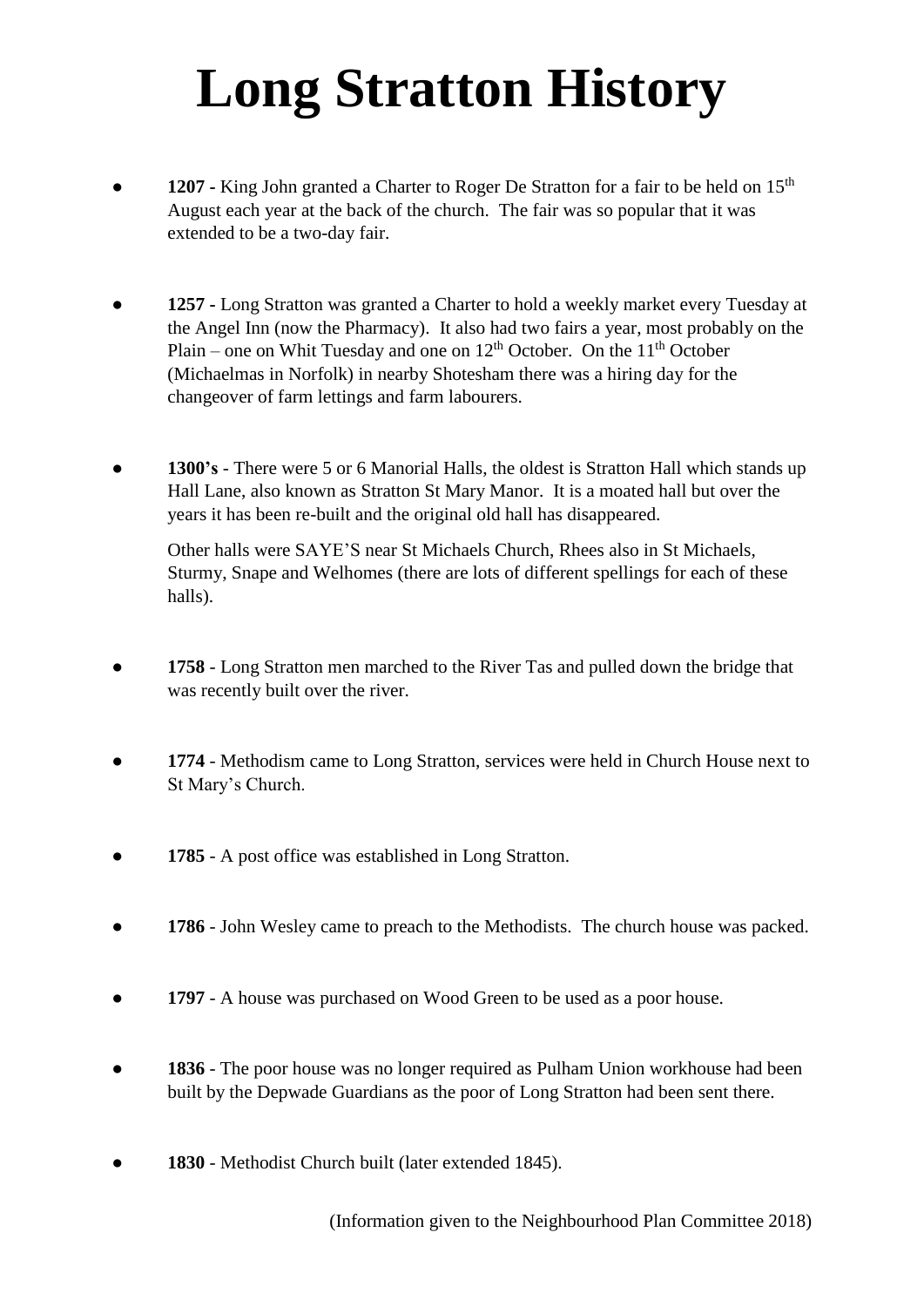- 1840 Congregational church built.
- **1850** National school (on main road opposite the church) was built at a cost of £300 raised by public subscription. It was enlarged in 1877 and again in 1892 at a cost of £100.
- 1876 The Justice Rooms were built by John Hotson esquire, who lived at the Guild House. Court sessions were held here on alternate Tuesdays. This building was used as a Magistrates Court until the **1970's**. Before the Justice Rooms were built court sessions were held in an upstairs room at the Swan Public House.
- **1892** Congregational Church Manse built.
- **1896** School holds 180 children from the ages of 5 to 14. Average attendance 126.
- **1896** Fire Brigade as we know it was formed (although there had been a form of a fire brigade before this) when the village purchased a Merryweather pump for £150 raised by local tradesmen and villagers.
- **1905** Village Hall built using money from an anonymous benefactor given to the Reverend D Jessop of Scarning.
- 1906 30<sup>th</sup> May village hall officially opened by Prince Frederick Duleep Singh.
- **• 1912** 12<sup>th</sup> August Long Stratton flooded.
- **• 1916** Bomb dropped by a Zeppelin on Parkers Lane.
- 1920 War memorial erected.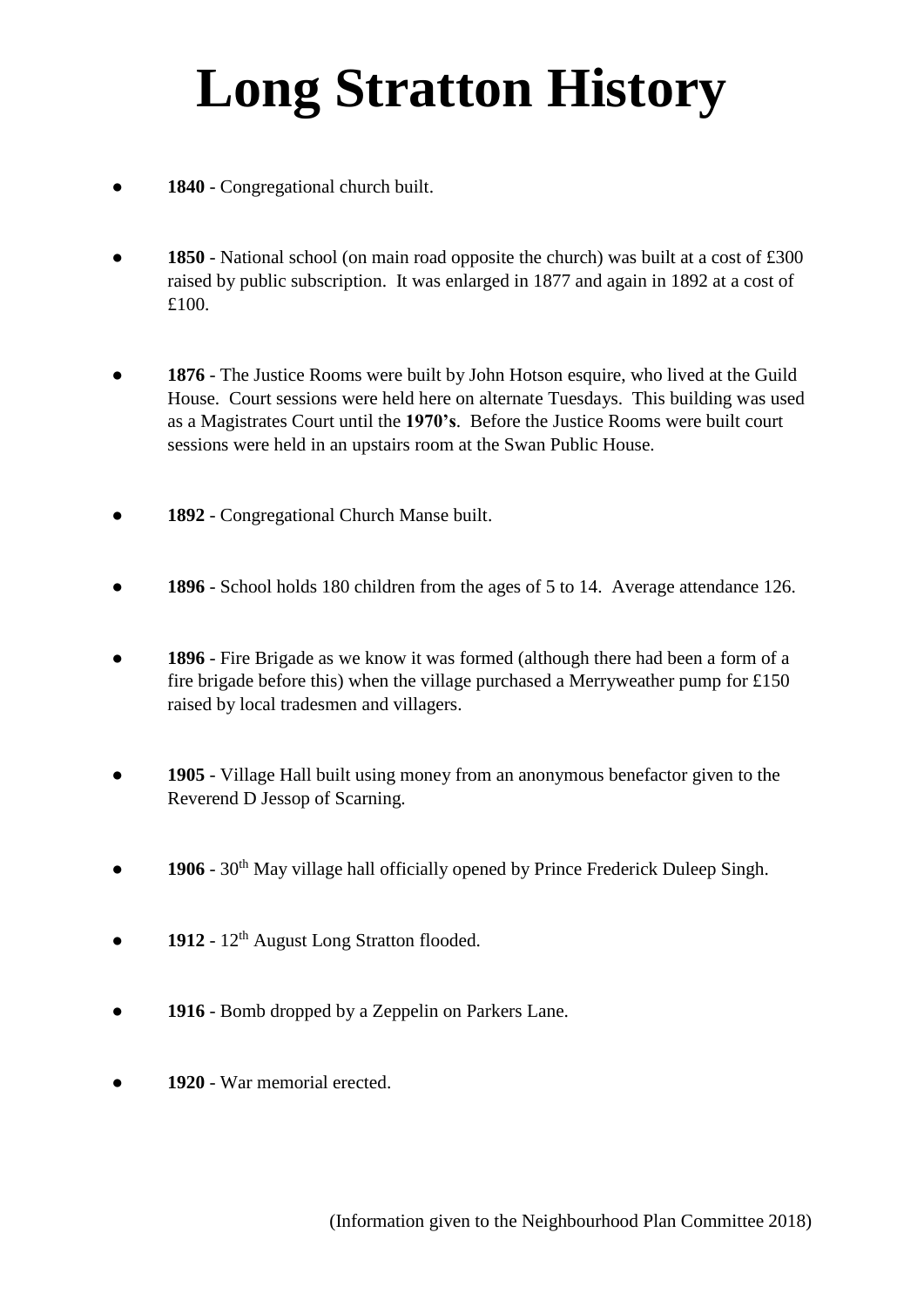- **1927** 12<sup>th</sup> October Women's Institute inaugural meeting held.
- **1932** Electricity came to the village.
- **1935** St Marys and St Michaels became one civil parish.
- **1938** Mains water and sewerage came to Long Stratton.
- **1939** January Long Stratton flooded.
- 1947 March Long Stratton flooded.
- 1959 Secondary modern school built, took children aged 11-15. Officially opened **1960**.
- 1965 Swimming pool built at secondary modern school.
- **1968** September Long Stratton flooded again.
- **1970** Playing field opened 30<sup>th</sup> May by Miss Sybil Harker.
- **1971** Infant school on Manor Road opened took children aged 5-7.
- **• 1972** Health Centre on Flowerpot Lane opened.
- **1972** Building on Harker House begins. Officially opened September 1974.
- 1974 Depwade Court opens.

(Information given to the Neighbourhood Plan Committee 2018)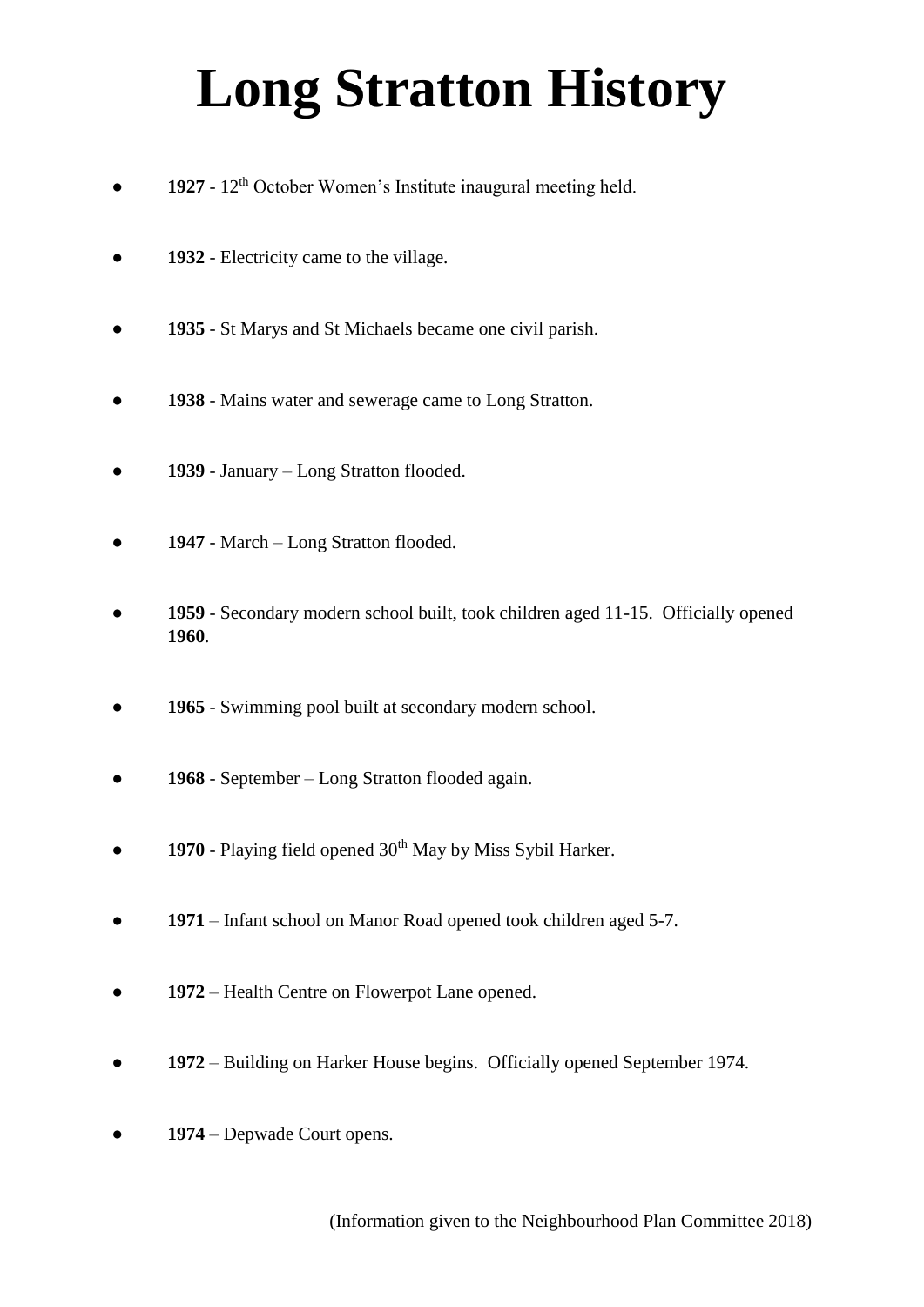- 1976 Plain was registered as Village Green.
- **1977** Middle school built (now St Mary's C of E Junior School).
- **1977** The building of South Norfolk District Council was begun.
- **1978** Plain confirmed as Village Green.
- **• 1978** Middle school officially opened.
- 1978 Secondary modern becomes a high school with 600 pupils and 34 staff.
- $1978$  Village sign erected on Plain  $25<sup>th</sup>$  November by Women's Institute to commemorate their Golden Jubilee.
- 1980 Library opens.
- **1980** South Norfolk House officially opened by Princess Alexandra.
- **• 1982** Leisure centre opens.
- $\bullet$  **1989** 14<sup>th</sup> December tornado hits Long Stratton.
- **• 1996** Nursery opened at Manor Field School.
- **• 1997** Methodist Church moved to Manor Road.
- **2004** Doctors move to Swan Lane Surgery.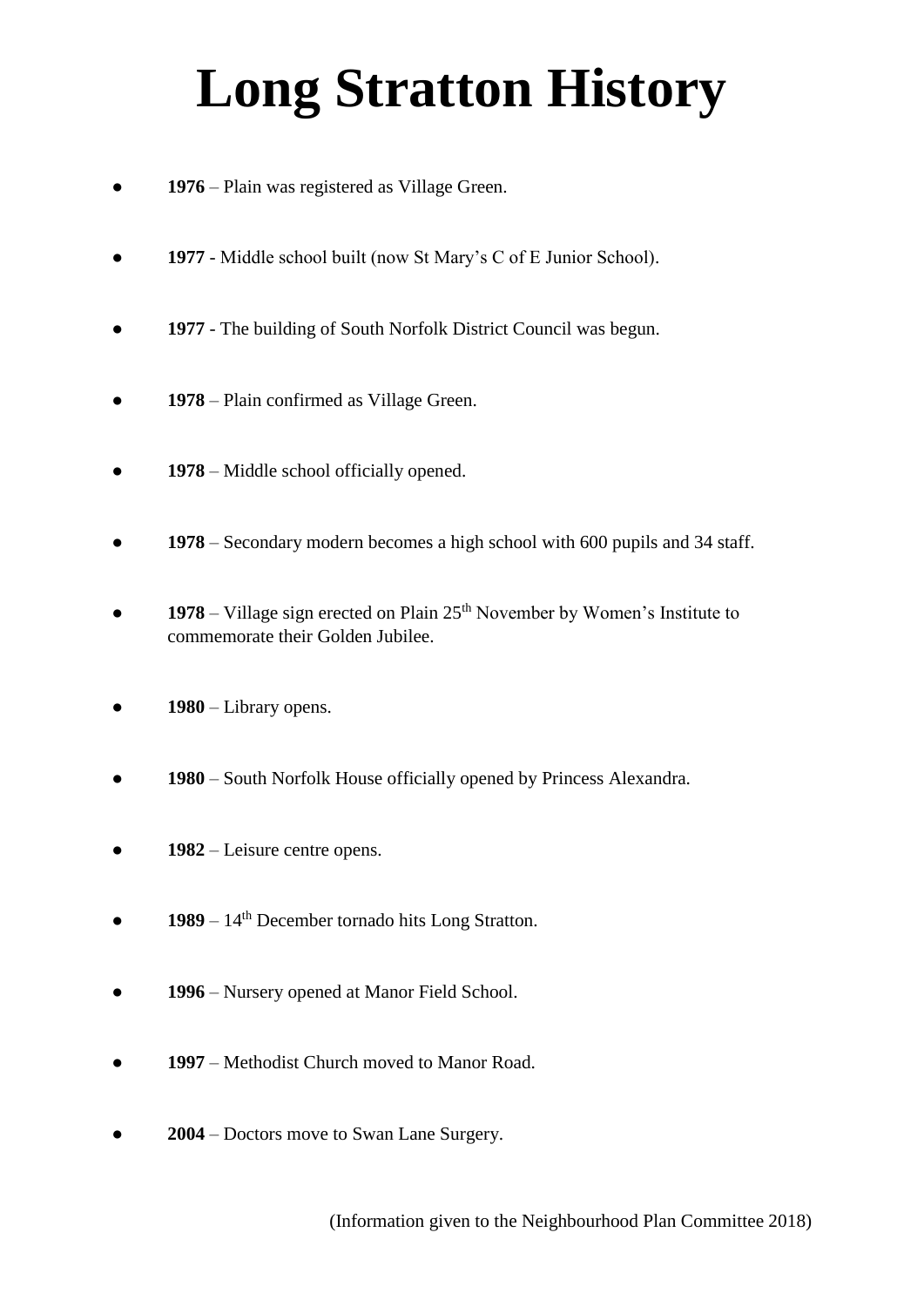- $\bullet$  **2005** Co-op opened.
- **2006** High school extended.
- **2010** Ice House collapses December.
- **2013** Adults on Electoral Roll 3468 adults.
- **2015** September 18<sup>th</sup> Barclays Bank closed after being in the village for over 100 years.
- **• 2016** Neighbourhood Plan begins.
- **2018** Adults on Electoral Roll 3428.

Long Stratton continues to grow.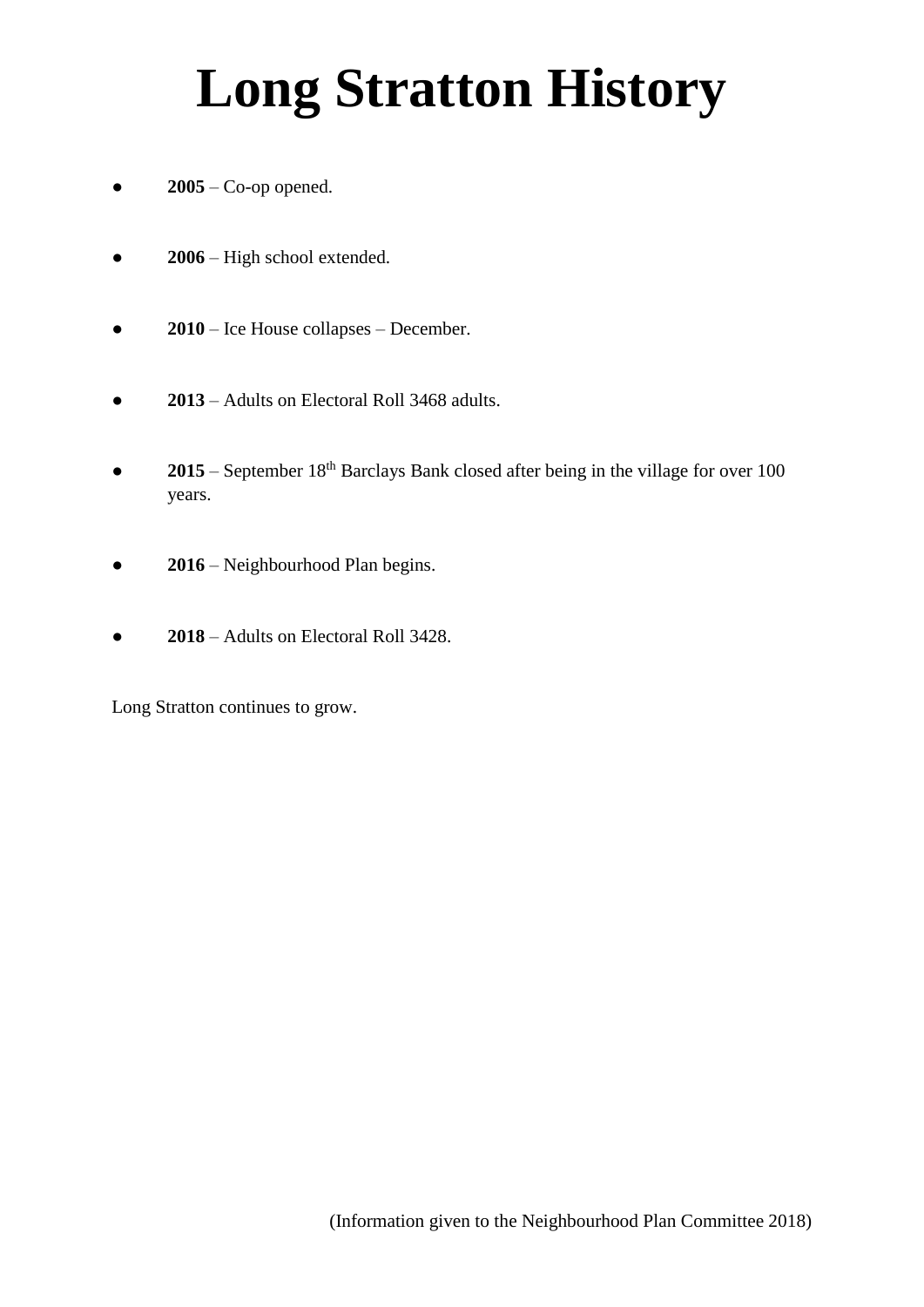### **Education**

- **1850** The Public Elementary School (on main road opposite St Marys Church) was built at a cost of £300 raised by public subscription. In **1864** 50 children attended the school – these children had to pay for their education. In **1876** Education was made compulsory but families still had to pay for their children's education. It was enlarged in **1877** and again in **1892** at a cost of £100. The average attendance is 160.
- **1951** Swan Lane School opened to take children 11-15 years old (known as the new school).
- **1959 -** The Secondary Modern School was built on Manor Road with 213 pupils from Long Stratton and surrounding villages. There were 13 members of staff. The school was designed to hold 300 pupils and was built at a cost of £105,000. Mr Philip Carter was Head Master. It was officially opened on  $16<sup>th</sup>$  May 1960 by Elfed Thomas B.Sc. Ph.D. In **1978** Secondary Modern becomes a High School with 600 pupils and 34 staff. In **2006/2007** the High School was extended and had 650 pupils and 50 staff. In **2017** there were 579 pupils and 76 staff.
- **1971** Manor Field Infant School opened to take 5-7 year olds. It was extended and a purpose-built Nursery was added but this was not used as a Nursery until **1989**.
- **● 1977 -** Middle School opens it became a Junior School in **2006**. In **2011** the school became an Academy.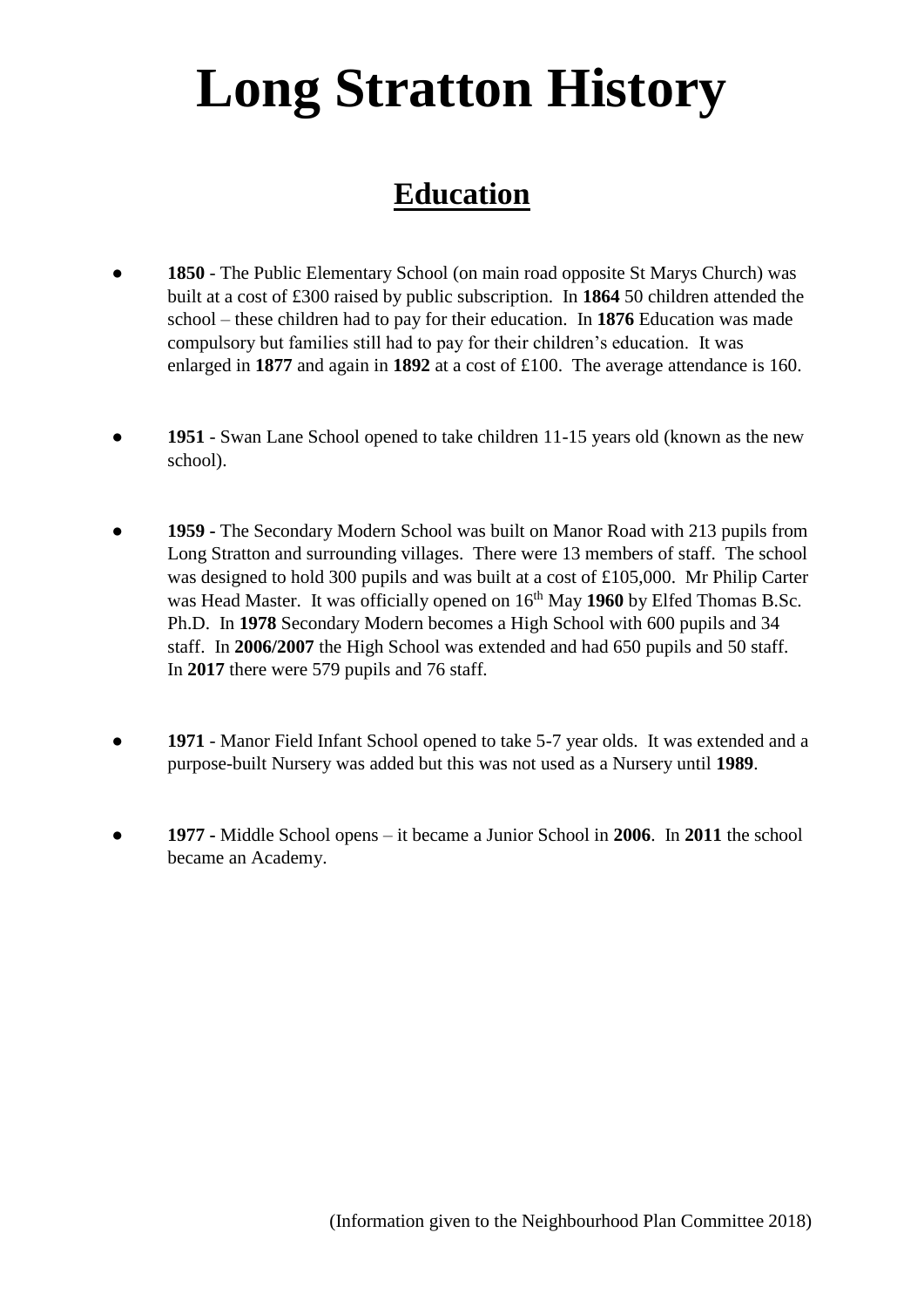### **Religion**

#### **Churches**

At one-time Long Stratton had 3 churches, St Marys, St Michaels and St Peters.

#### **St Peters**

St Peters was built after the Norman Conquest in **1100** by Roger Bygod. In **1444** Thomas Martin the last Rector of St Peters died, and on the 10th September **1449,** it was consolidated to St Michaels Church but continued as a separate church until the dissolution of the monasteries, when it returned to being a chapel only. It was then demolished in the  $16<sup>th</sup>$ century.

#### **St Michaels**

St Michaels Church has a square tower which dates to around **1400**. The Nave and the Chancel date from around **1320**. It has a connection to France and the Normans as the living for St Michaels was given by the Prior of Longeville in Normandy. This connection was severed in **1347**. In **1509** the Reverend John Cowan (Cowell), who was rector of St Michaels left a cottage and garden for the use of the poor and 6 acres of land for the benefit of the church. The cottage is now called PEPYRS and is now a private house. The land left to the church is now used as allotments.

#### **St Marys Church**

The round tower of St Marys Church is similar to many more in East Anglia and dates from the  $11<sup>th</sup>$  century. The earliest round towers are believed to have been Saxon watch towers and many of them had churches built on as an addition in Norman times. St Marys tower, which is the oldest part of the church, may have been one such watch tower. The ancient church attached to the tower was in a poor state of repair at the end of the  $13<sup>th</sup>$  century, but then the wealthy de Bourne family who lives in Long Stratton undertook the reconstruction of the church.

In **1293** the rector was Thomas de Bourne.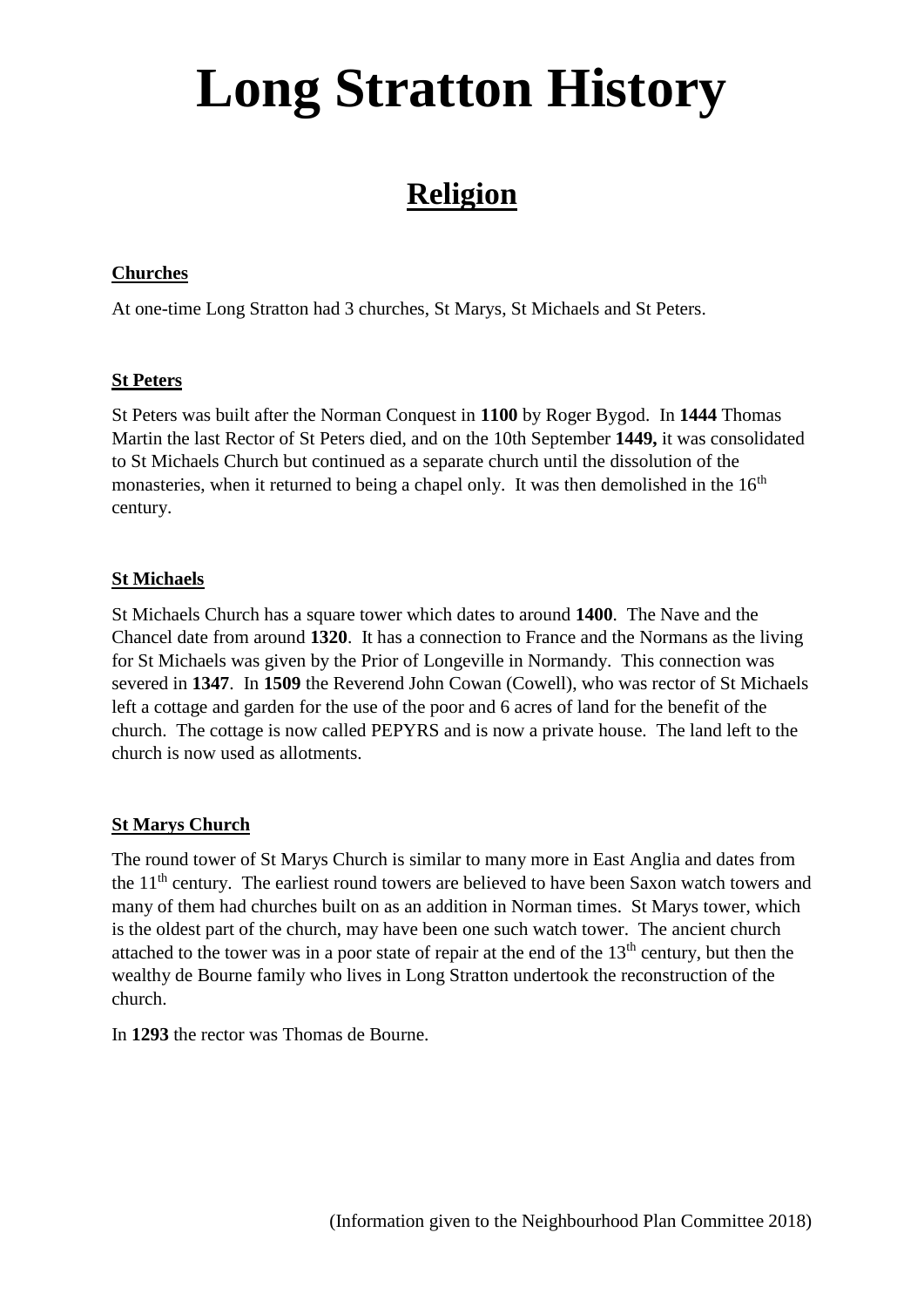### **Religion continued**

In **1319** Rector Richard de Bourne undertook the building of the present chancel, but it was his brother Sir Richard de Bourne who saw to the main work. In **1330** the remains of the old church were demolished and then the Nave built to link the tower and the Chancel to complete the building of St Marys virtually as it is today.

6 bells hang in the bell tower. The oldest bell dates from around **1320**.

On the tower is a one-handed turret clock that was made in the late  $17<sup>th</sup>$  century.

One of the most interesting things in the church is the Sexton Wheel which was used to determine the day a person had to fast in honour of the Virgin Mary on lady day. There is only one other in England.

The church registers and records date from **1547**.

#### **Methodism**

Methodism was introduced to Long Stratton in about **1774**. Services were held in a rented cottage next door to St Marys Church.

John Wesley came here in December **1786** to preach; the cottage was packed. The Methodists used this building for over 50 years.

In **1829** the Methodists purchased a piece of land and in **1830** a new church was built for £245.17.8 (which included the price of the land at £7), on the west side of the village going up the hill.

In **1997** the Methodist church moved to Manor Road when they converted a village shop into the building it is today.

#### **Congregational**

Congregational religion was formed in June **1826** although it had been known in Long Stratton in some form since **1645**. In **1840** two acres of land were purchased by congregation subscriptions and a church was built on the site to hold 150 worshippers. In **1892** the Manse (next door to the church) was completed and the Reverend W. Bayley lived in it.

In 1961 the church closed but in **1966** it was re-opened and is used today.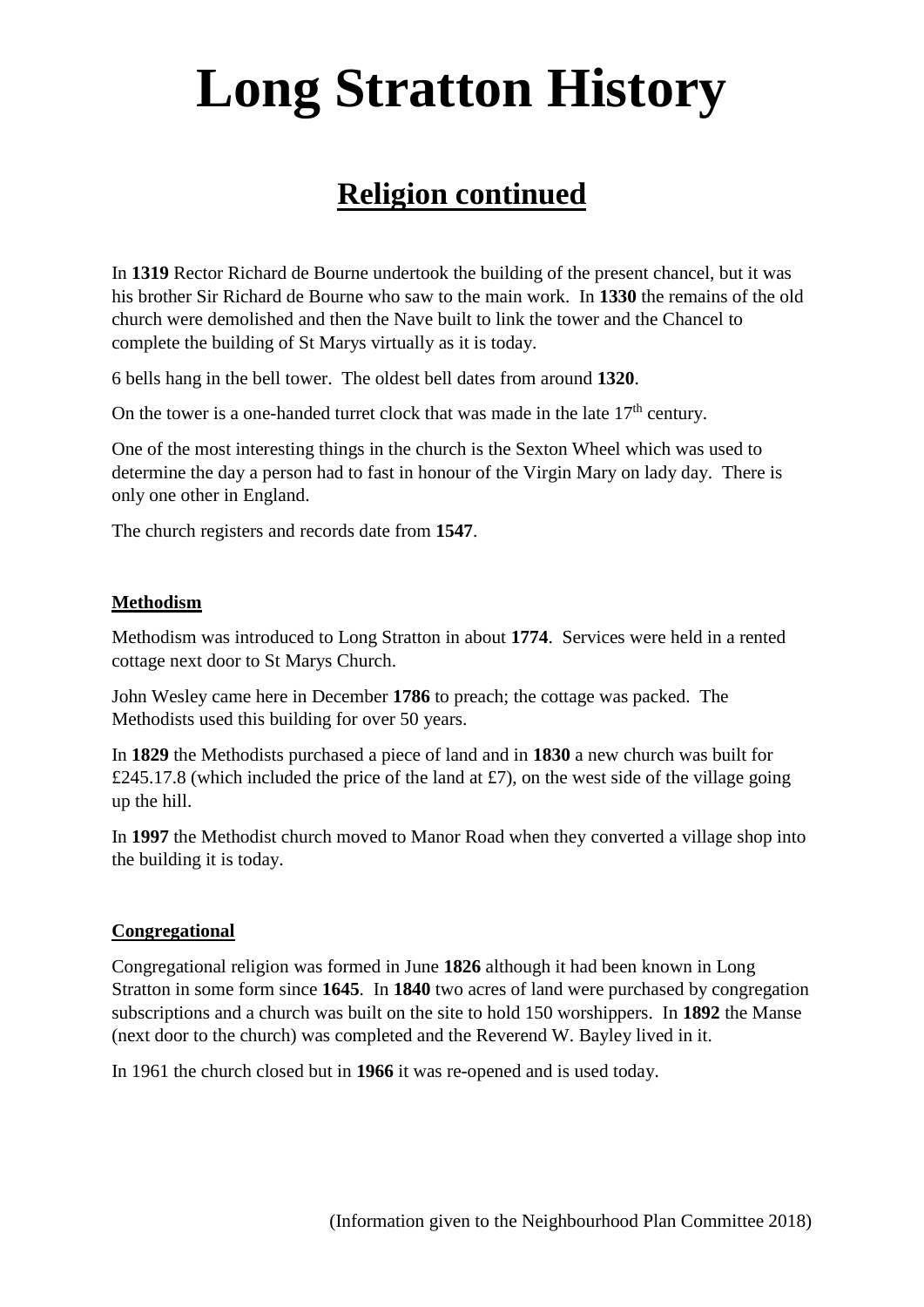### **Health**

In **2004** the present Long Stratton Health Centre was opened in Swan Lane. Before this the health centre was on Flowerpot Lane in a purpose-built building, which opened in **1973**. Before this surgeries were held at the doctor's private houses e.g. the Parsonage in St Michaels and before this at the White House in St Marys.

The Flowerpot Lane Health Centre is now known as Norfolk Community Health and Care Flowerpot Lane Surgery. It offers a range of services. The district nurses and midwives are based here as is the Community Therapist.

Clinics held here are:

Physiotherapy

Dietitian

Podiatry

Leg Ulcer

Continence

Newborn hearing

Neuro-rehab

Norfolk Voluntary Befriending Service is also based here.

#### **Social Care**

In **1797** a house was purchased on Wood Green for the Overseer of the Poor and some cottages for the poor. The Overseer decided weekly how much and to whom help should be given. There was a stock of parish linen which was used for the poor.

In **1836** the house on Wood Green was no longer needed, as the Depwade Guardians had built Depwade Union Work House at Pulham to house the poor of Long Stratton and surrounding villages. This building remained in use as a work house then a care home until the **1970s**.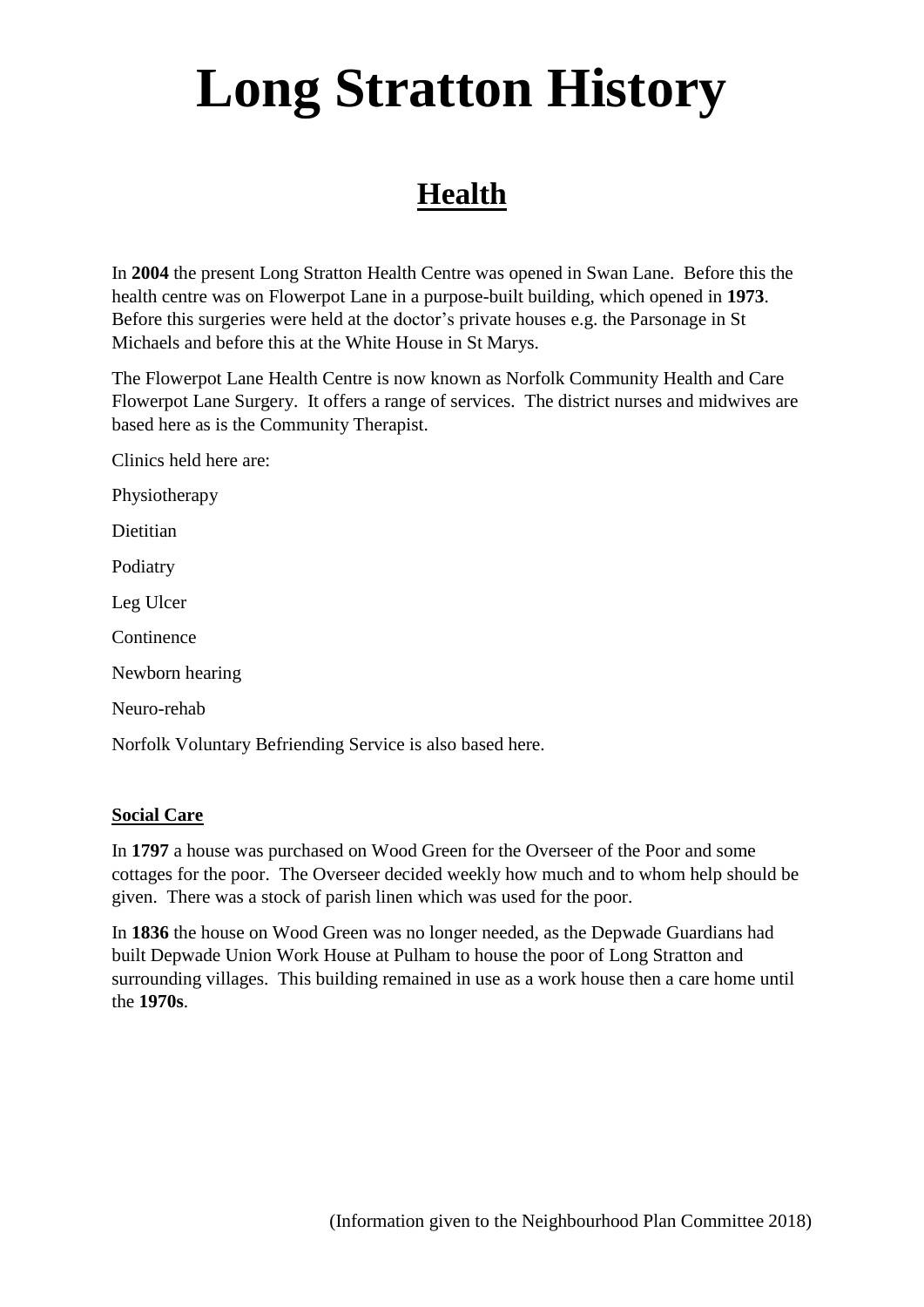### **Health Continued**

In **1972** at a cost of £136.000 building began of a purpose-built care home in Long Stratton on Flowerpot Lane. Residents moved in in June **1973**, with 45 people able to live there.

This building was officially opened in **1974** by Miss Sybil Harker, who was a former Depwade Councillor and Norfolk County Councillor for almost 20 years, after whom the building was named. It was run by Norfolk County Council until **2011** when Norse took over the running of the home. It has 38 residents and 50 staff and is divided into five units, 4 main ones and 1 dementia unit.

#### **The Mayfields**

This is a private residential care home. It opened in December **2012**. It takes 60 residents over 2 floors, the top floor housing dementia patients.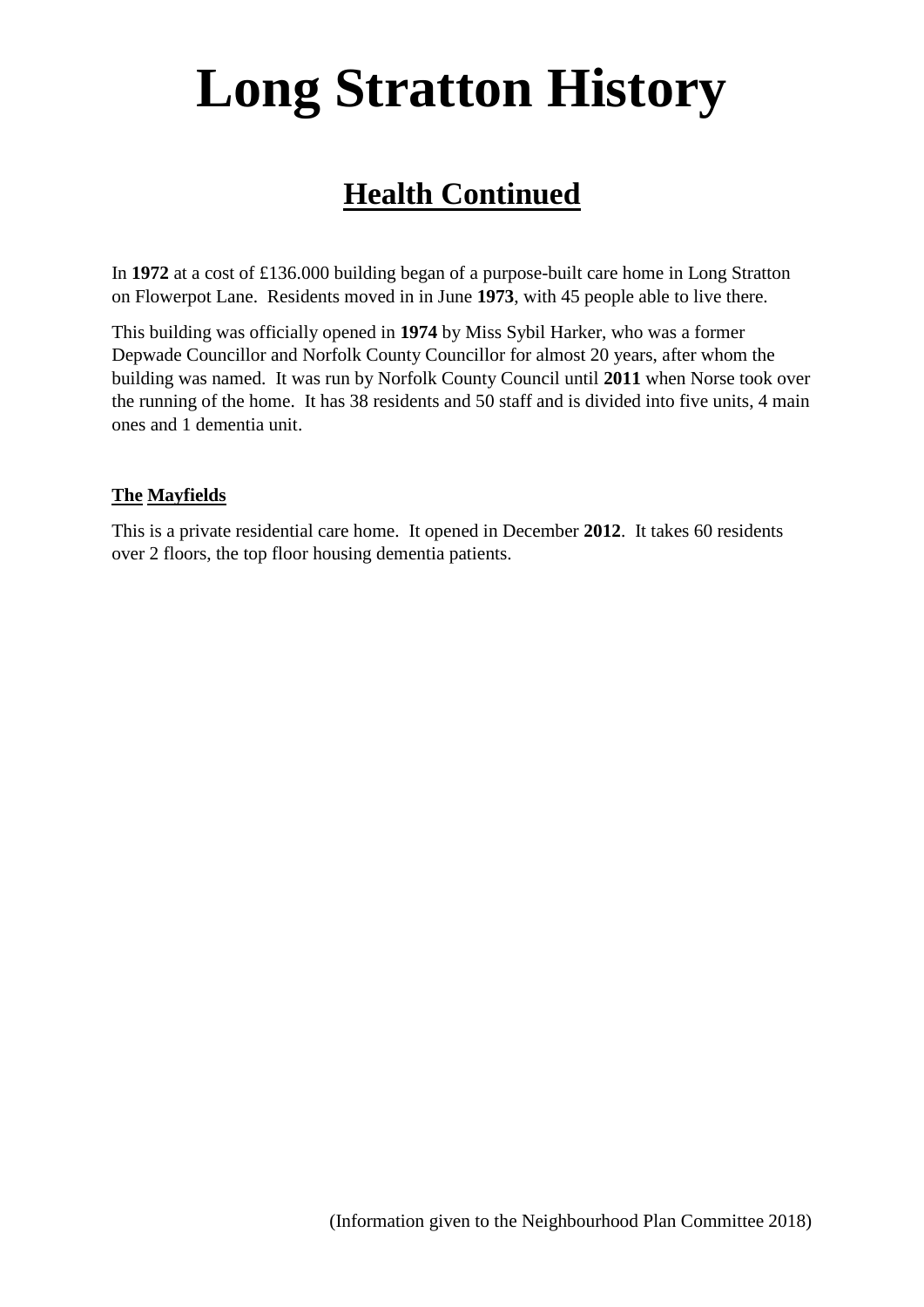### **Village Hall**

The Village Hall was built in **1905** using money from an anonymous benefactor given to the Reverend D. Jessop of Scarning to benefit and improve the life of working countrymen. The benefactor was a Mrs Evans whose name was only revealed on her death.

There was a grand official opening in May **1906** by Prince Frederick Duleep Singh. It has been used by the village for many events over the years. At present a strong committee of volunteers raise money for the upkeep and repairs and the Parish Councils awards grants for projects such as replacing the windows.

1920 – The War memorial was erected.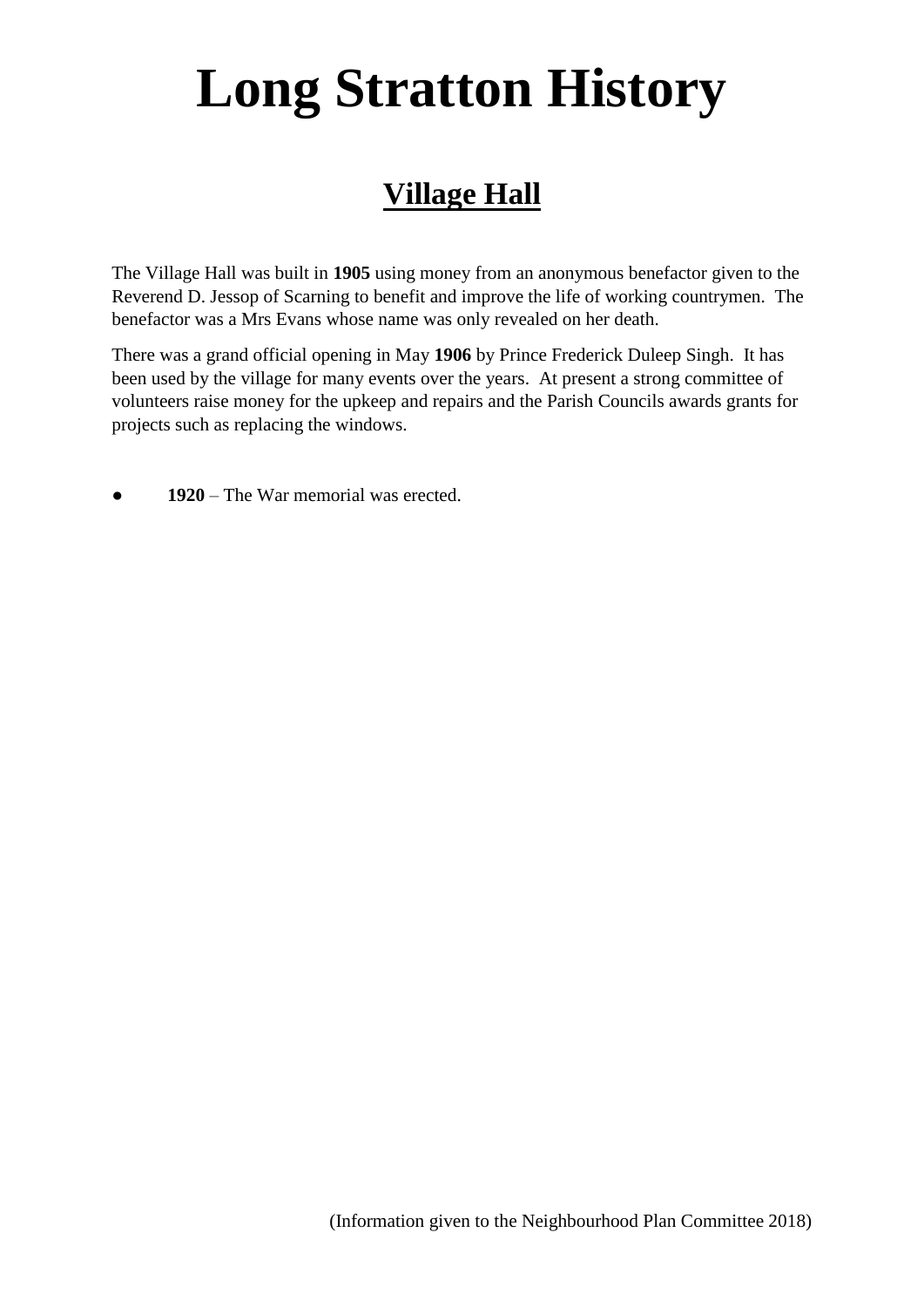### **Playing Fields**

Long Stratton has a large playing field situated on Manor Road. The Parish Council purchased the land in **1954**. They then sold some of the land to Norfolk County Council for the Infant School to be built on in **1971**. This raised the money for the playing field to be constructed. The playing field was officially opened on May  $30<sup>th</sup>$ , 1970.

In **1981** the Parish Council bought some adjacent land from South Norfolk District Council to extend the playing field. Since then play equipment, skate park and a multi-use games area have been added and there are plans to build a new pavilion.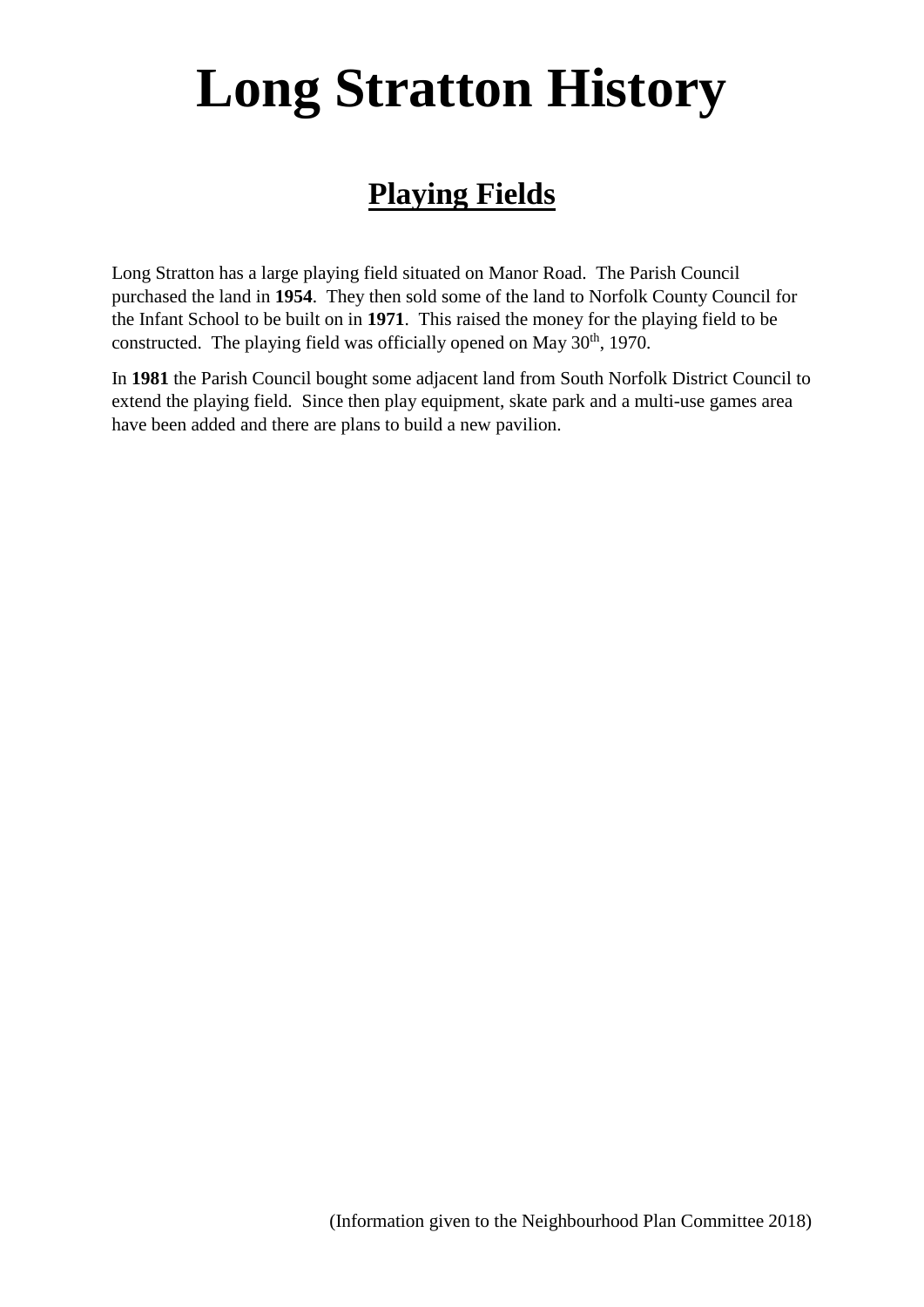### **Leisure Centre**

The Leisure Centre was opened in **1982** and has been renovated at a cost of £2,000,000 in **2018**. It is used by the public for many things and the High School has use of it.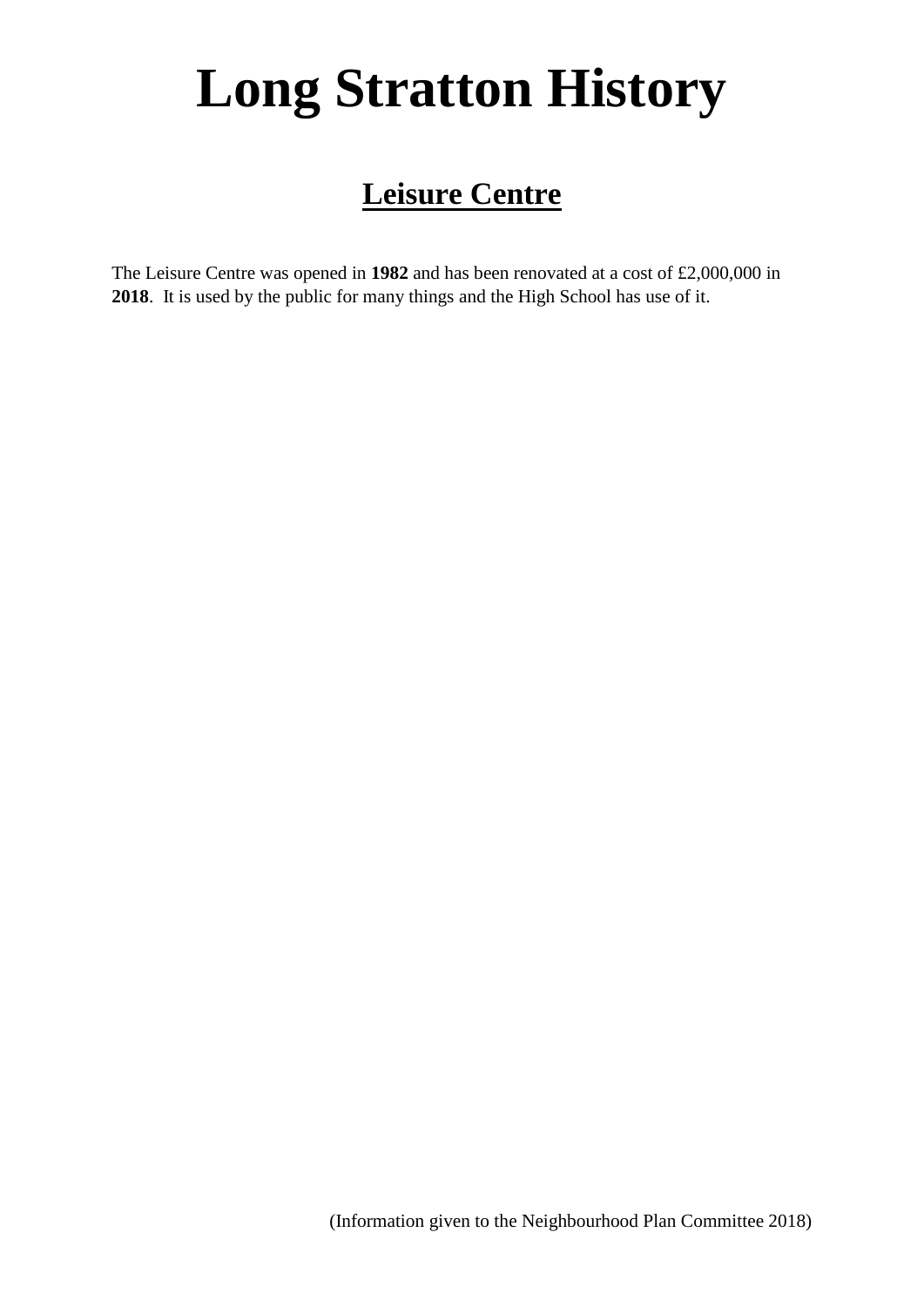### **Library**

Long Stratton has a purpose-built library which opened in **1980**. It was open 4 days a week. Before the library was built the village was served by a mobile library, and prior to this there was a volunteer run library in the Justice Rooms.

● **2018** – The library opens 7 days a week, both staffed and unstaffed.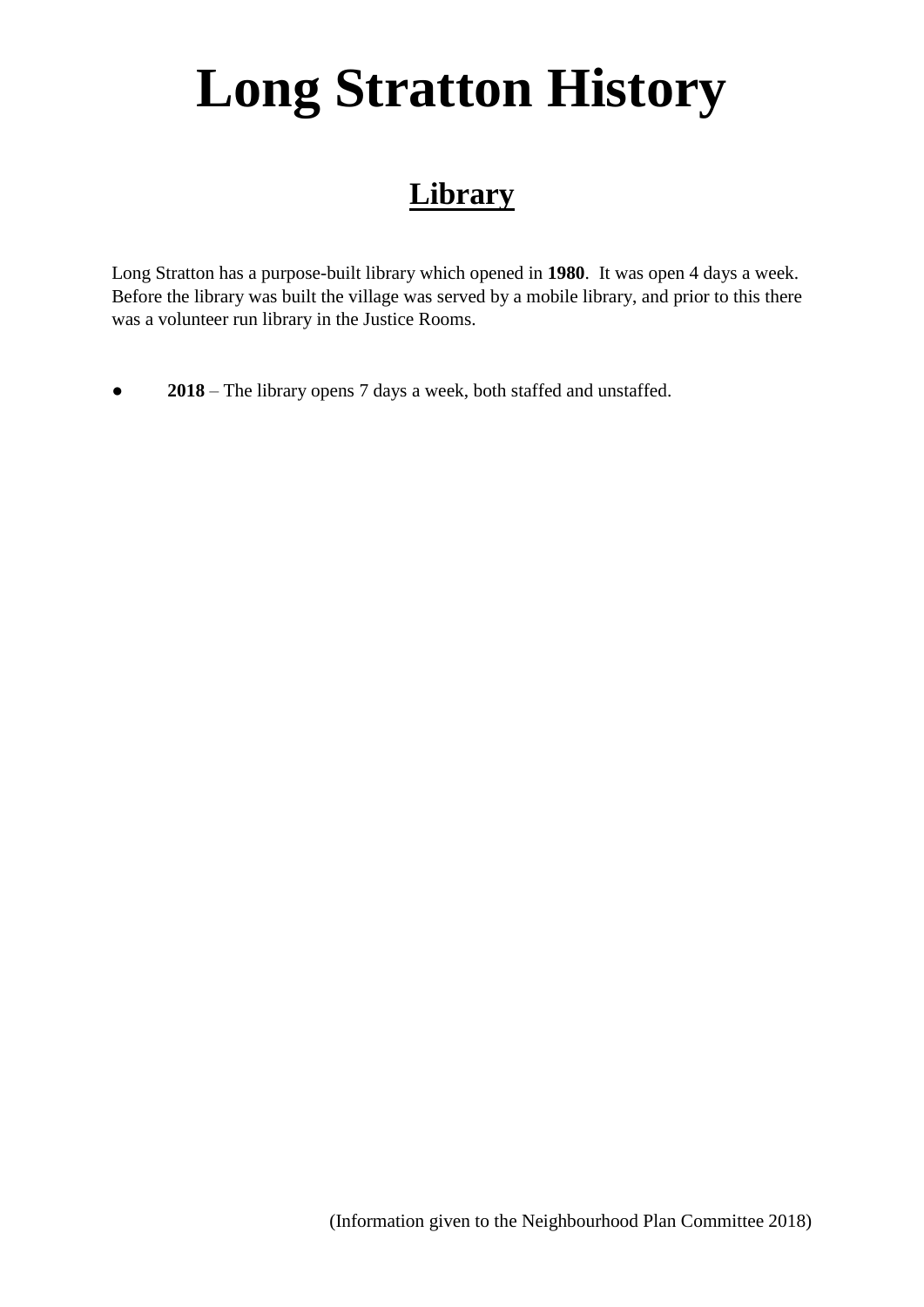### **Fire Brigade**

The Fire Brigade as we know it was formed in **1896**. It has been suggested that some sort of fire fighting equipment was kept in the church before this.

In **1896** Long Stratton Volunteer Fire Brigade purchased a Merryweather pump for £150, using money raised by local tradesmen. There were 12 members of this brigade. The pump was kept in a shed off the main road and 2 farm horses from Stratton Hall were used to pull it. The pump and fire engines were kept at various sites in the village. The present fire station in Swan Lane was built in **1960**. The present crew of Retained Fire Fighters consist of 12 men, with 1 Watch Manager, 2 Crew Managers and 9 firefighters.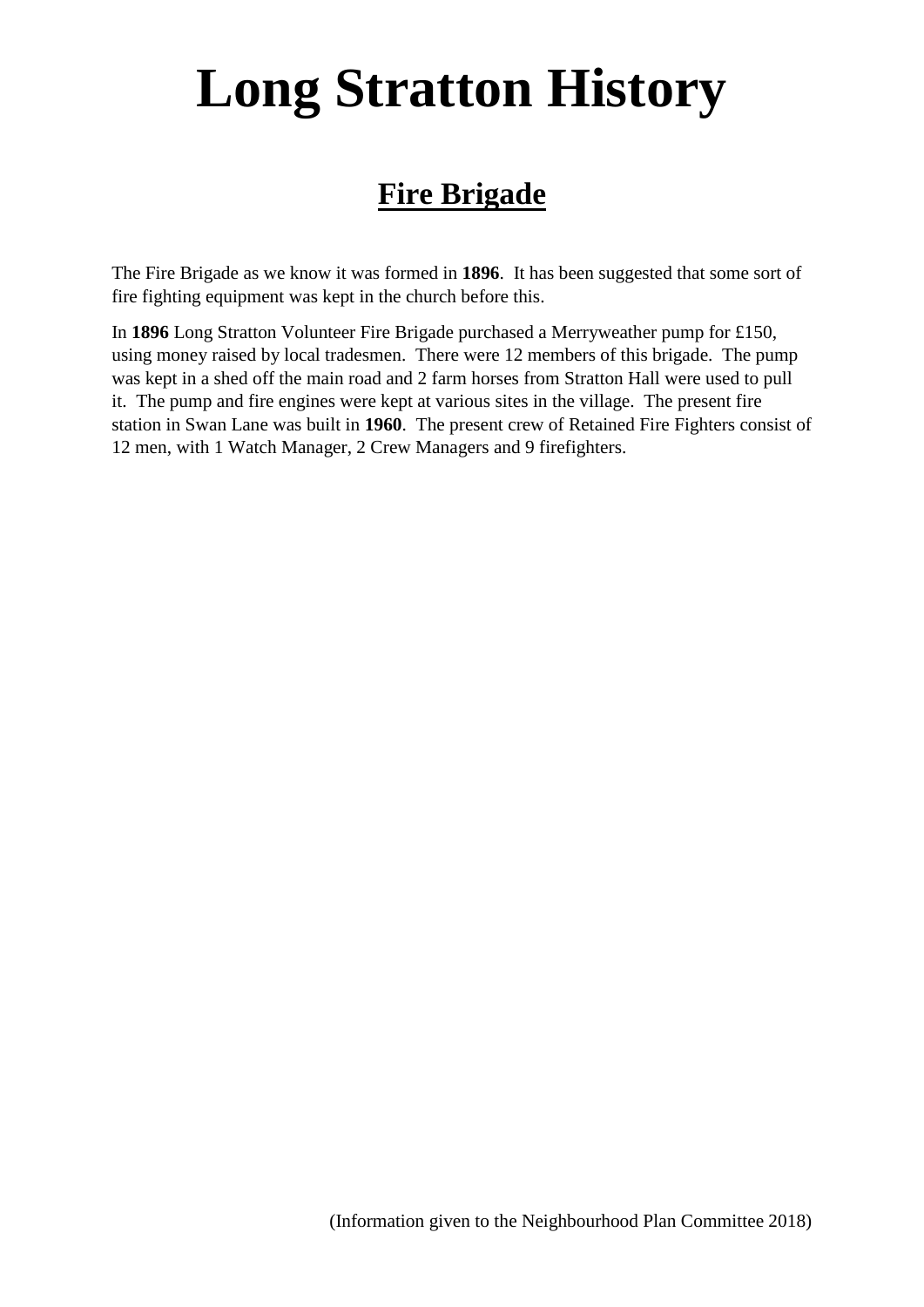### **Plain**

In the centre of the village is a space known as the Plain. This piece of the village was registered as a Village Green in **1976**. This was confirmed by the office of the commons commissioners in **1978**/**1979**.

It is owned and maintained by the Parish Council. The village sign that stands on the Plain depicts the Sexton Wheel, which is kept in St Marys Church. It consists of two revolving metal wheels. The purpose of the wheel was to determine which days the worshipper was to fast to honour Our Lady.

The village sign was presented to the village by the Women's Institute to commemorate their Golden anniversary in **1977**. It was carved by Peter Pearman. And it was erected in **1978**.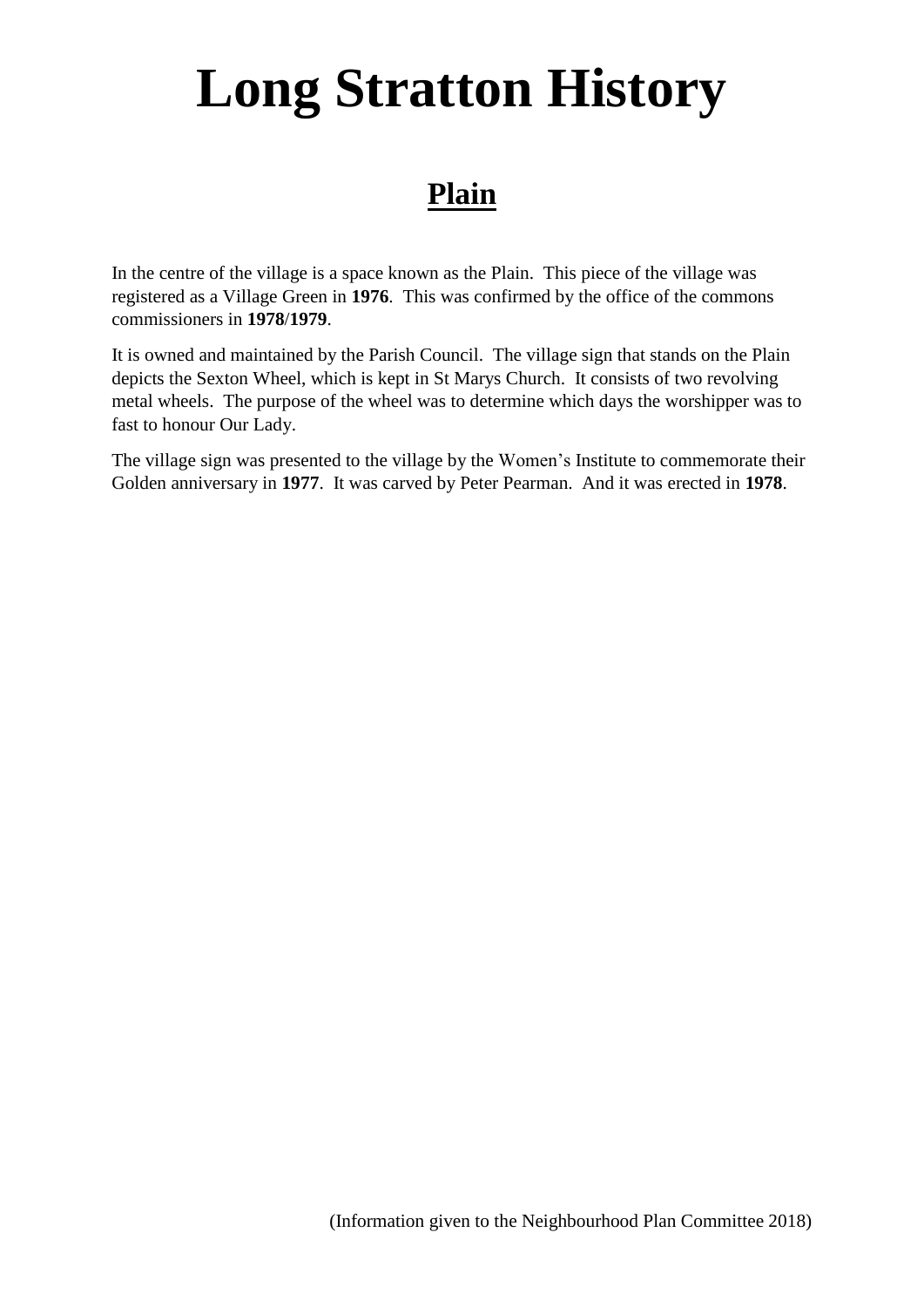### **Employment**

There is a large industrial estate in the adjacent village of Tharston. Some of Long Stratton's employment consist of: South Norfolk District Council Co-op Saffron Housing Trust Arable farming Hair dressers Butchers Village stores Dentists Funeral directors Estate Agents Poultry Farm Garage Cafes Chip Shop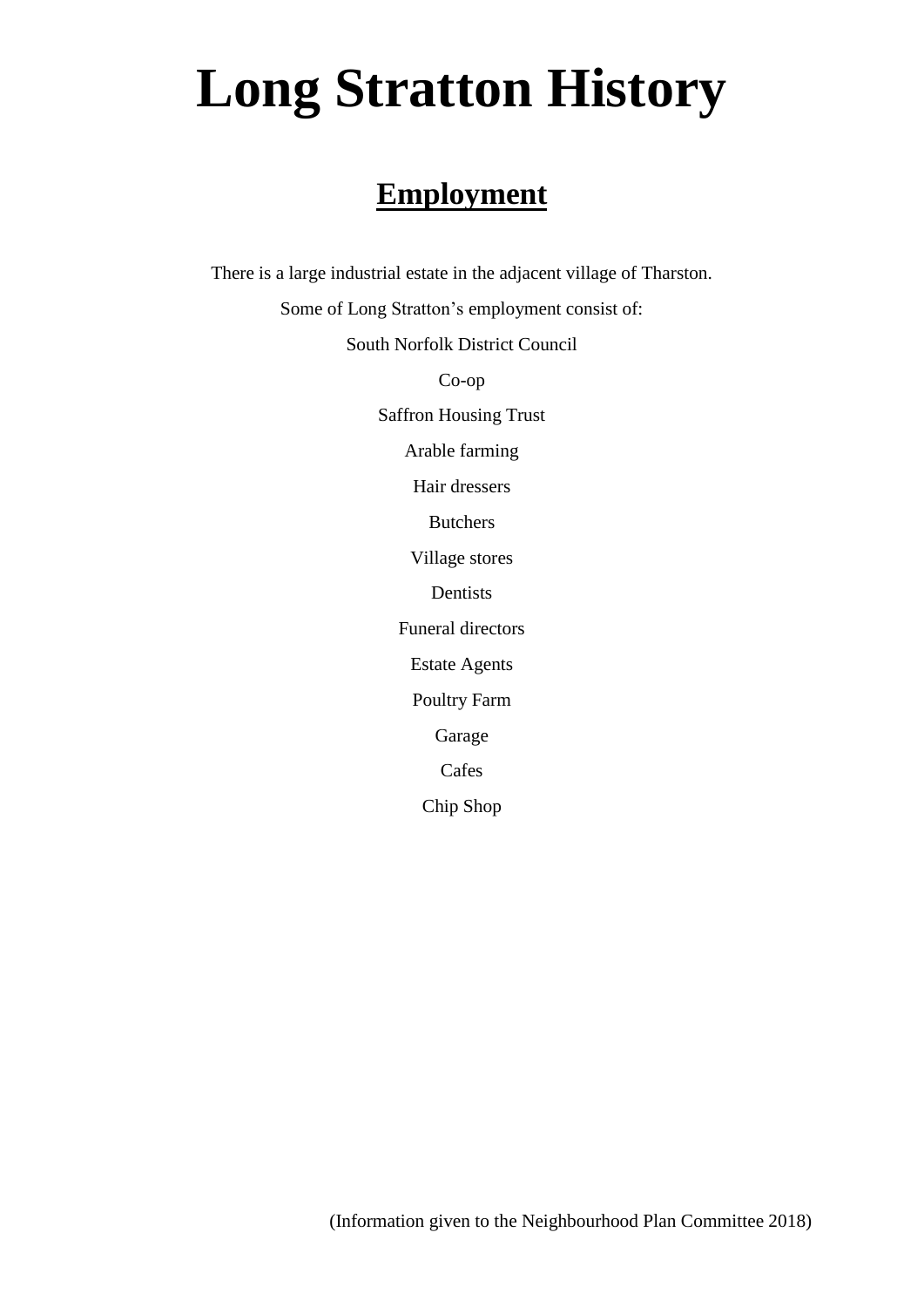## **Clubs**

Long Stratton has many clubs, some of these are:

Football Toddler Group Bowls WI Bell ringers Thursday club Lions Brownies Guides Rainbows Beavers Cubs Scouts Walking group Community choir

Long Stratton is a fast-growing thriving village with many facilities both in leisure and employment. It has a good bus route to Norwich and a limited route to Diss.